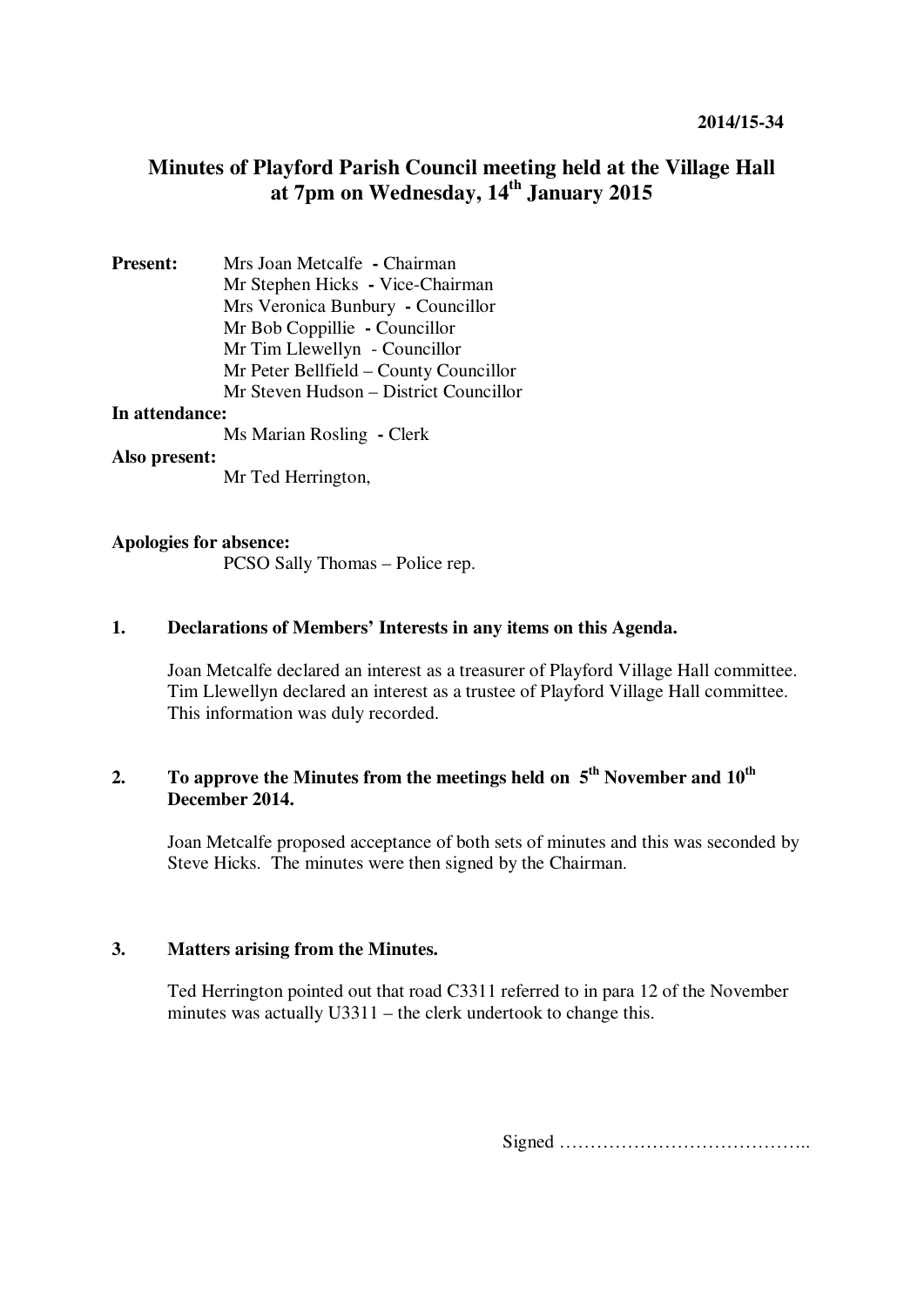## **4. Action Log Review**

**AP-71** David Chenery has confirmed that two of the spare yellow grit bins sitting in the Saxmundham depot can be allocated to Playford – the clerk has re-submitted the email pinpointing required location of the bins as the previous email apparently did not reach its correct destination.

**AP-81** Repairs to Byway 19 **-** Debbie Adams of Eastern Area Highways, Saxmundham has reported that further damage has been done to the track by a local large farm vehicle and that she is pursuing the farmer to make good the damage. Materials for repairs to the track prior to this recent damage have still not been delivered but Debbie hopes to liaise with the farmer and the landowner to combine the repairs.

**AP-90** Bridleway sign at junction of C324 opposite Church Road still not repaired although the clerk has been assured that a new sign has been ordered.

**AP-92** Footpath no. 20 (through Alder Carr) - despite assurances that vegetation would be cut back in December, it has still not been achieved and will now need to wait until the Spring before it can be done.

**AP-93** Situation with unregistered footpath from C330 to U3311 needs to be clarified. Clerk is in process of liasing with SCC as to the best way forward.

**AP-94** Footpath no. 8 from Hill Farm Road to Lt Bealings - nettles and weeds have been cleared but a fallen tree has now completely blocked the path – this has been reported to Highways.

For more details see Action Log appended at end of the Minutes.

## **5. County Councillor Peter Bellfield's report**

Peter Bellfield apologised for his prolonged absence which was due to ill health. He gave an overview of happenings at SCC:

Nine new gritters have been commissioned making a total of 39 in preparation for possible bad weather. This will mean that main priority routes can be gritted within 2½ hours and dealing with second priority routes will commence at 9.30am the following day.

Completion of the Energy from Waste Recycling Plant at Great Blakenham has been achieved on time and it is up and running. It should produce enough energy to power itself and 30,000 homes – excess heat produced will be used to heat two large greenhouses.

Signed …………………………………..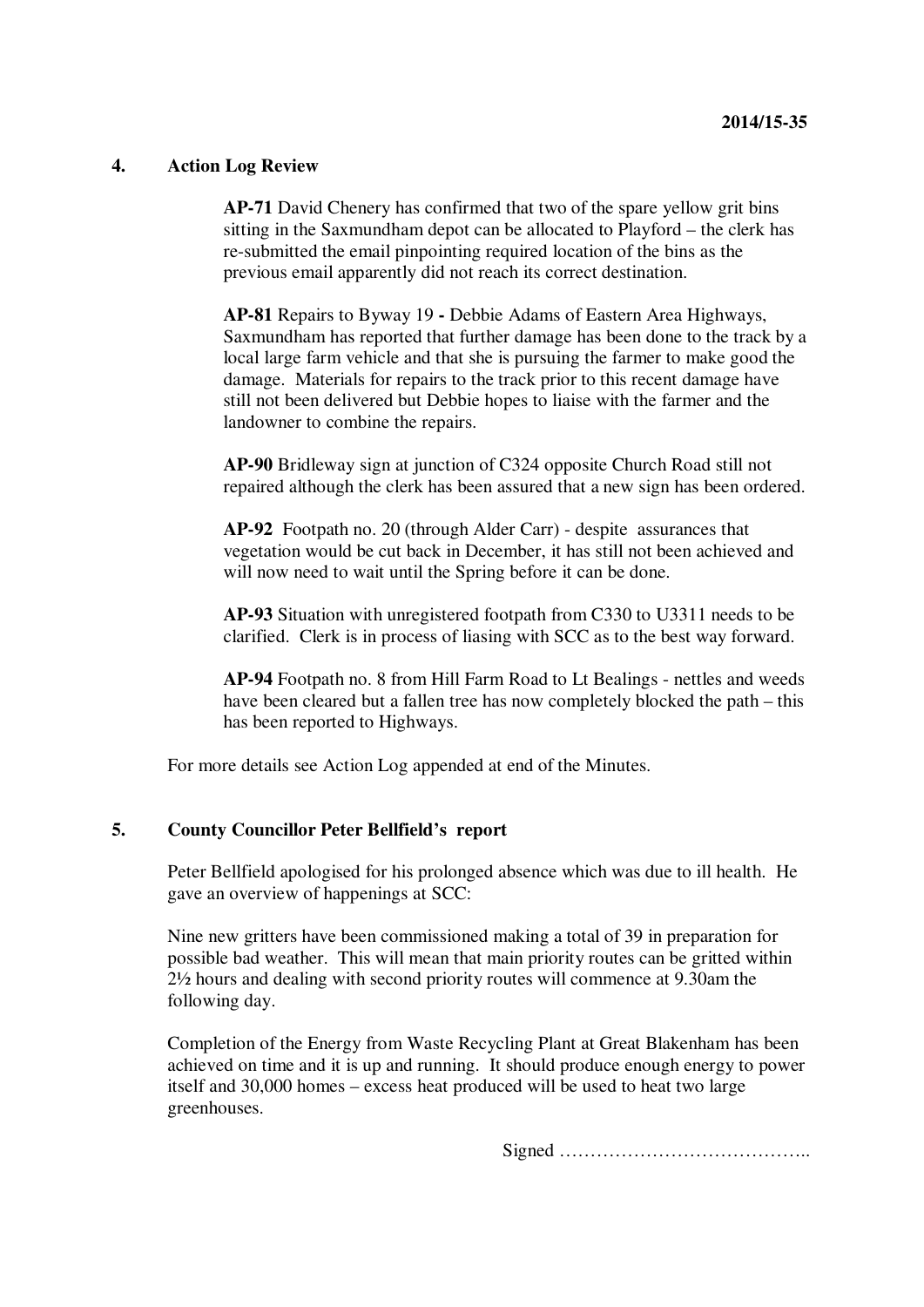A new Youth Employment Centre for 16–24 year olds has opened in Ipswich. This is the first in the country and the programme aims to halve youth employment in the greater Ipswich area within two years. It will provide expert advice and help with CV's and job interviews.

It is anticipated that the extra £10m being pumped into better Broadband facilities will result in 95% coverage by 2017, however, it has not been confirmed that Playford will benefit in the near future. Moves are also afoot to push mobile phone networks into improving their coverage in the area.

Road speeds: A paper has been produced for the extension of speed limits. This had previously put on hold but is now back on the agenda. Peter Bellfield has written to Graham Newman, SCC cabinet member for Roads, Transport & Planning, putting forward suggestions for a boxed area with a 40mph limit inside – this would stretch from the A1214 to the south, the A12 to the east, the A1120 to the north and the A140 to the west and where there is a 30mph limit, this should be retained. The increase in both major and minor accidents in the area is mainly due to excessive speed. Schemes such as this are already in place in Devon (the whole of Dartmoor) and also in parts of rural Surrey. Anyone wishing to comment or add support to this idea may write to Eastern Area Highways, at Saxmundham.

A stretch of the road between Grundisburgh and Tuddenham is to be closed for six weeks commencing  $9<sup>th</sup>$  Feb 2015 to enable essential repairs to be carried out to the carriageway. Peter is asking for this period to be shortened if at all possible, to limit disruption.

There may be funds available in the next financial year from SCC's Locality Budget to help towards the cost of painting the river bridge at Playford.

Peter Bellfield left the meeting at 7.40pm.

## **6. District Councillor Steven Hudson's report**

Steven Hudson reported on happenings at SCDC – he has been involved with the Annual Governance report but since this is confidential he cannot divulge any details.

Playford is designated for zero development in the Local Development Framework.

Money is still available in the Communities Enabling Budget but this must be used by the end of this financial year. There may be up to £1000 available for Playford to use possibly towards sand-blasting and repainting the river bridge – Joan Metcalfe to email him with details of this.

Steven Hudson left the meeting at 8.00pm.

Signed ………………………………..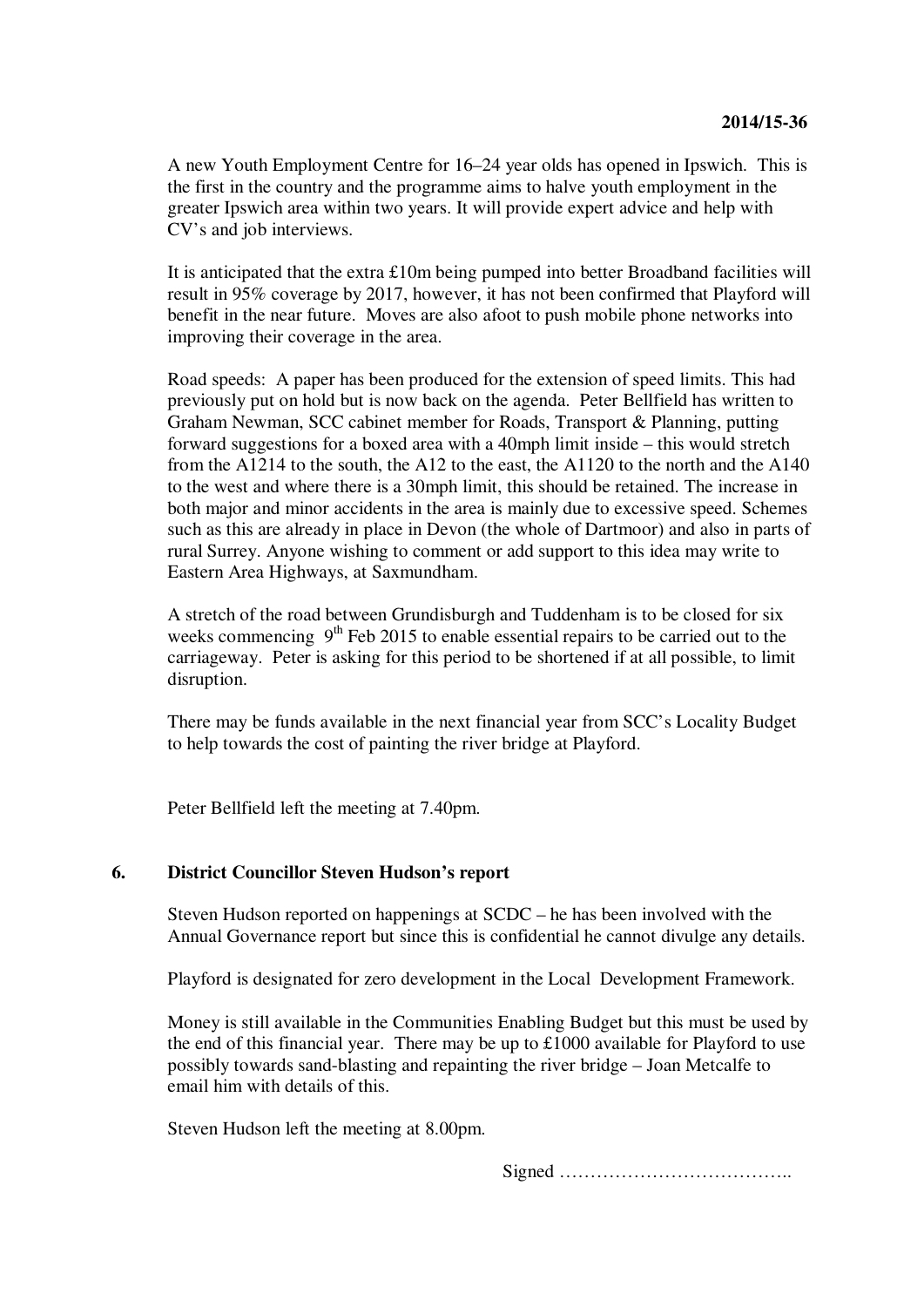# **7. Police Report.**

PCSO Sally Thomas was unable to attend the meeting but sent in the Police report for Kesgrave & District SNT – there have been a number of thefts from motor vehicles in the Kesgrave area which is causing concern. Priorities are also in tackling anti-social behaviour and monitoring speeding in the area. The 12PT reports show one assault in Playford in November and two people being charged with going equipped to steal in Playford in December.

For more details - see the Police report appended at the end of these minutes.

#### **8. Finance**

| $\circ$ | Reporting & authorisation of cheques:- |                                       |                |                              |
|---------|----------------------------------------|---------------------------------------|----------------|------------------------------|
|         | 745                                    | <b>HMRC</b>                           | £124.20        | 3 mths tax on clerk's salary |
|         | 746                                    | Old Parsonage Garden Services £165.00 |                | Grass cutting $Oct +$        |
|         |                                        |                                       |                | Hedge-trimming               |
|         | 747                                    | M J Rosling                           | £21.88         | Clerk's expenses             |
|         | <b>FPS</b>                             | Joan Metcalfe                         | £22.22         | Break Glass for field gate   |
|         |                                        |                                       |                |                              |
| $\circ$ |                                        | <b>Bank balances:</b>                 |                |                              |
|         | Barclays Bank current account          |                                       | as at 31.12.14 | £3973.71                     |
|         | NS&I Savings account<br>as at 31.12.14 |                                       | £1779.12       |                              |

#### o Budget Forecast for 2015/2016:

The clerk had prepared a draft budget for 2015/2016 and a discussion of the forecast figures ensued. Most of the expenditure will not change by much (i.e. SALC subscription up by £3, insurance costs may increase by a similar amount, hall usage should stay the same, donation to the Benefice magazine will remain at £100. It was agreed at the previous meeting that the hedges surrounding the playing field would benefit from an extra cut per year so the annual cost of grass and playing field maintenance will rise by approx £190 as grass cutting costs have increased to £52.50 per cut. Allowance must be made for the forthcoming elections in May 2015 – if the Parish Council elections are not contested, the costs of this should be around  $£100$ . It was felt that a sum of money should be set aside as contingency to cover any emergency or event such as a accident on the playing field or a tree falling down – this could well be recovered from the insurance policy but it may be necessary to have some readily available funds.

It was agreed by all to keep the Precept at the same level for next year – Joan Metcalfe proposed this and it was seconded by Veronica Bunbury. It was also agreed to transfer £1500 from the current account at Barclays to the NS&I Savings account to allow for any emergency payments. Joan Metcalfe proposed this and it was seconded by Steve Hicks.

Signed …………………………………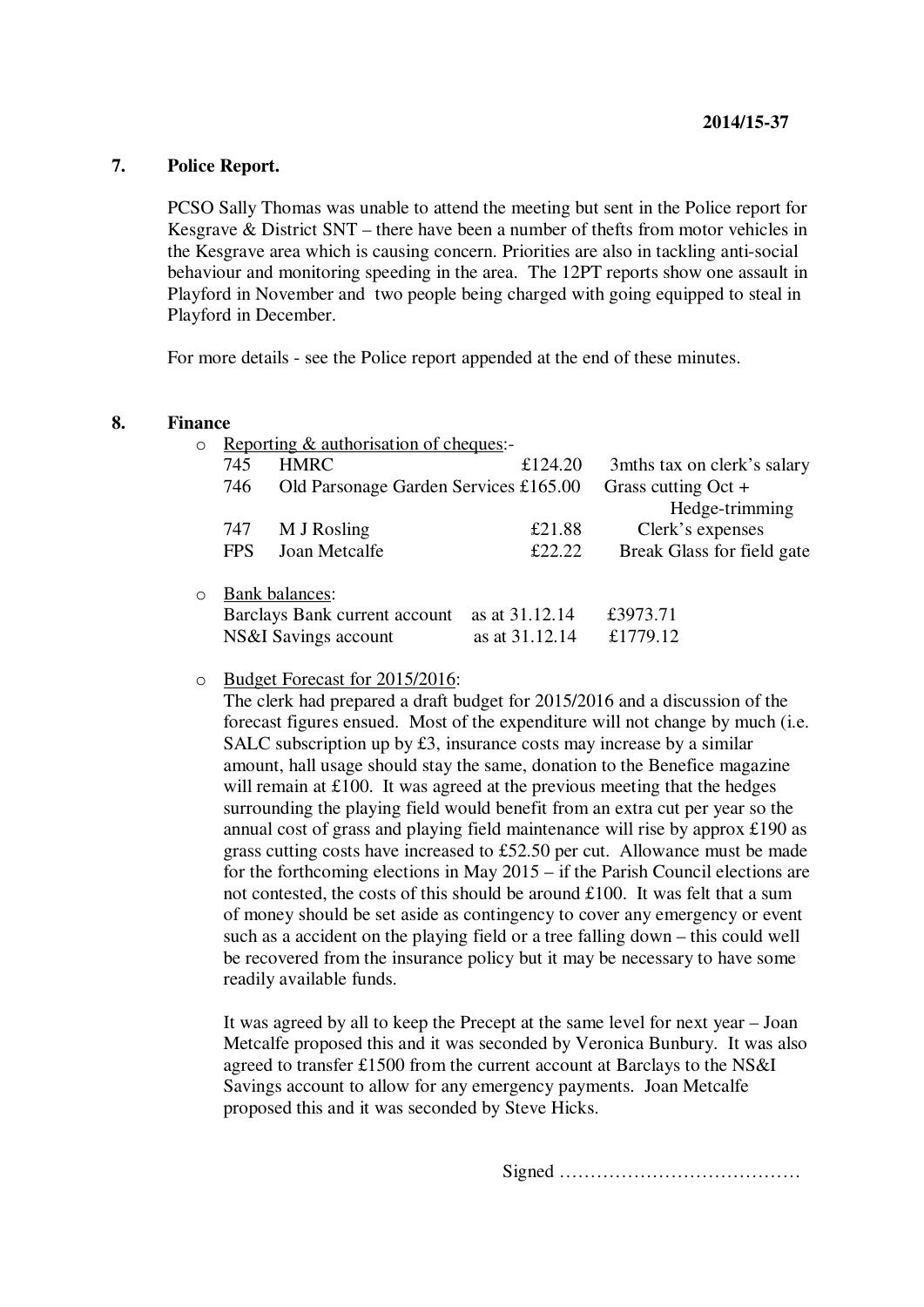o Changes to audit procedures:

In December 2014 the Government issued a code of recommended practice for parishes with a turnover of less than £25K in March 2015. This states that effective from April 2017, such small parishes would be exempt from the external audit but instead would be obliged to publish annual figures itemising all transactions of expenditure greater than £100, the end of year accounts, the annual governance statement, the internal audit report, a list of councillor or member responsibilities and the details of public land and building assets– all of the above items must be published on a website which is publicly accessible and free of charge.

o SALC recommended increase to Clerk's salary:

The National Joint Council for Local Government Services has reached an agreement on new pay scales for  $2014-2016$  to be implemented from  $1<sup>st</sup>$ January 2015. This includes a one-off payment of £100 (pro rata) in December 2014 as the pay rise is not back-dated and new rates to commence in January 2015.

o Grass cutting contract 2015:

Hedge cutting costs remain the same at £120 per cut (including waste removal) and grass cutting is now £52.50 per cut – this will amount to £990 per annum if 12 grass cuts are achieved but in practice it is usually less than than this. Joan Metcalfe proposed acceptance of this and it was seconded by Veronica Bunbury. Clerk to confirm this with the contractors, The Old Parsonage Garden Services.

## **9. Highways**

Speeding through the parish continues to be an issue. Ted Herrington commented that the police had said it was not safe to monitor speeding through villages as there was no room to pull motorists over. It was suggested that speed limit roundels may be the answer to reminding drivers to slow down or possibly flashing signs - prices for the latter can be considered at a later date when funds permit. Solar powered devices which display speeds of vehicles may also be an option.

# **10. Risk Assessment Update**

The schedule drawn up and discussed at the previous meeting was updated to add inspecting the village sign and notice board regularly for damage and to include the new bench in this – the bench also needs to be added to the insurance policy, clerk to arrange this. Funds need to be earmarked for any emergency which may arise and for any eventuality which requires specialist action such as tree disease. It was decided to allow £500 for extra maintenance required for upkeep of hedges and grass areas and £300 for any eventuality regarding trees. £350 is to be set aside for any repairs to the Boules Piste and £150 to replace any sand bins as required. £500 is to be set aside for fence repairs and £200 for possible repairs to the goal posts and worn grass in front of them. A minimum of £2000 will be needed for this.

Signed ………………………………...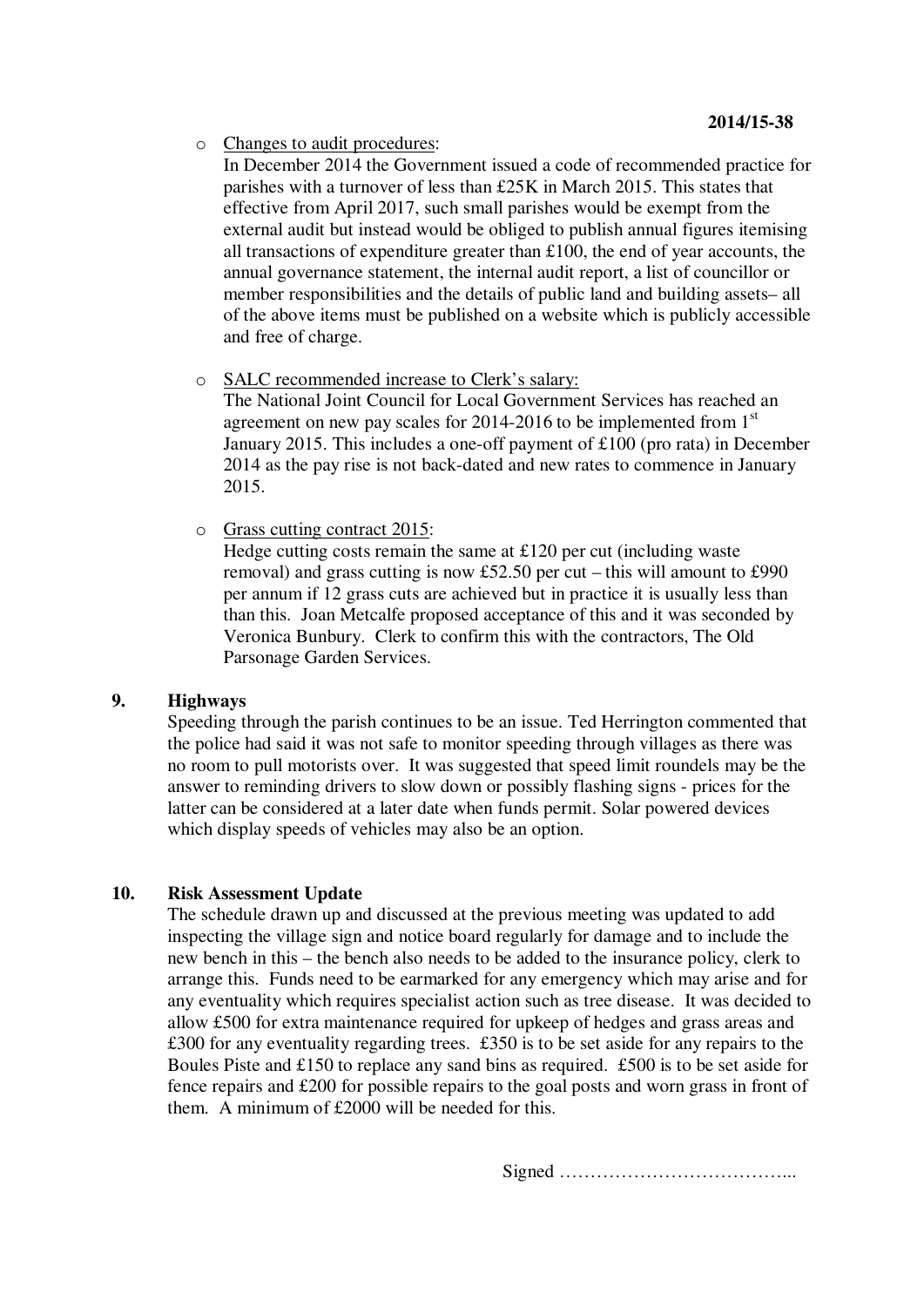Concerns have been raised about inappropriate use of the Glass Recycling facilities in the village hall car park and Veronica Bunbury has drafted a reminder to be published in the Benefice magazine and circulated to parishioners via Googlemail regarding this. It was also decided to include in the schedule to check that the village dog litter bin was emptied regularly as this could pose a health risk if neglected.

Tim Llewellyn stated that financial risks should also be considered, regarding money in transit, cheques etc or any documents kept at the clerk's premises and possible fraud. He undertook to upload a document itemising requirements which could subsequently be adopted. Clerk to check exactly what is covered by the insurance policy.

# **11. Outdoor Playspace funds.**

The current application for funds from the Playspace scheme is with Sarah Shinnie at SCDC. The Boules Club members have objected to the surface of the Boules Piste being used in conjunction with basketball activities and so a different location must be agreed upon and more funds will be required for creating hard-standing for this. There appears to be extra funding available in the Enabling Communities Budget and invoices will need to be submitted to apply for this. Clerk to arrange this. Also a meeting must be arranged in daylight to view and agree upon another suitable site for the location of the basketball post.

## **12. Painting railings over river bridge.**

Paint samples sent off for analysis have been found to contain lead and a quote has been obtained from Colin Godfrey of the Structures Maintenance team at SCC. It will cost between £8000-£10,000 for erecting scaffolding, sand-blasting and cleaning the structure and finally repainting it. This is not possible without the help of grants and extra funding - Peter Bellfield may be able to contribute £2000-2500 out of next year's SCC Locality Budget but a fund will need to be set up to save towards the total cost. In the meantime a working party could be arranged from within the village to clear moss, weeds and undergrowth from around the bridge to improve the overall appearance.

# **13. Correspondence received:**

a) A letter has been received from the Local Association Information Services (LAIS) regarding the Parish Polls Consultation on the government's intention of modernising parish poll regulations, LAIS 1371. Details of this may be found at https://www.gov.uk/government/consultations/parish-polls and the deadline for comments is  $30<sup>th</sup>$  January 2015.

Signed …………………………….